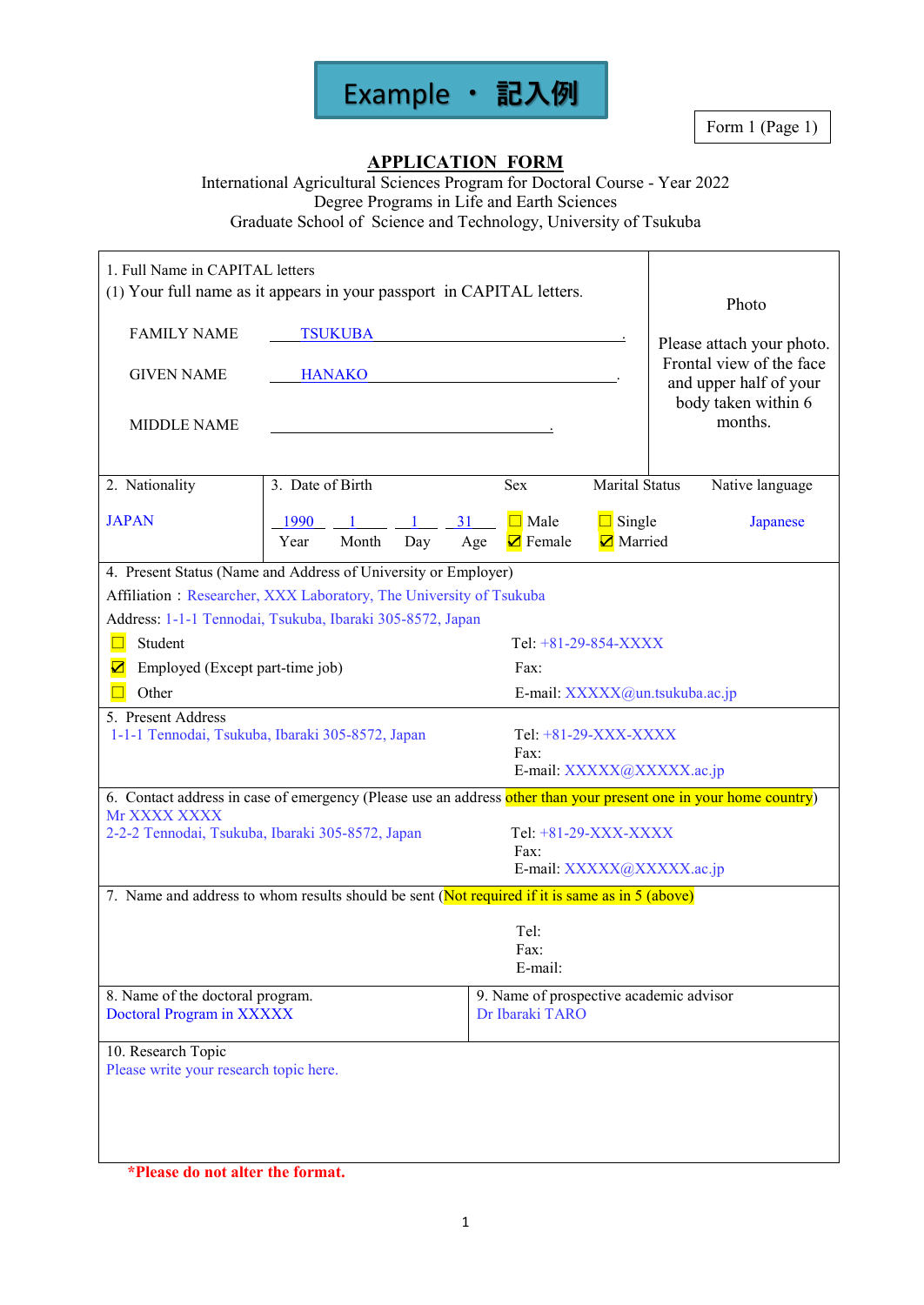# Form 1 (Page 2)

## 11. Educational Background

| School Education                                                                                                                                                                                   | Name and address of school, major and<br>title of diploma or degree awarded                                                                                                                                         | Dates of entrance<br>and graduation<br>[Number of years]<br>attended]                    | Required<br>number of<br>years of<br>schooling |  |
|----------------------------------------------------------------------------------------------------------------------------------------------------------------------------------------------------|---------------------------------------------------------------------------------------------------------------------------------------------------------------------------------------------------------------------|------------------------------------------------------------------------------------------|------------------------------------------------|--|
| Primary Education<br><b>Elementary School</b>                                                                                                                                                      | Name of the School: Tsukuba Elementary<br>School<br>Address: Tsukuba 1-1-1<br>Tsukuba, Ibaraki Prefecture, Japan 305-0031                                                                                           | From<br>2002 Yr., 4 Mon.<br>To<br>2008 Yr., 3 Mon.<br>[ $6 \notin Years$ ]               | $6 \nleftrightarrow$ Years                     |  |
| Secondary Education<br>Lower Secondary<br>School<br>(Junior High School)                                                                                                                           | Name of the School: Tsukuba Junior High<br>School<br>Address: Tsukuba 2-2-2<br>Tsukuba, Ibaraki Prefecture, Japan 305-0031                                                                                          | From<br>2008 Yr., 4 Mon.<br>To<br>2011 Yr., 3 Mon.<br>[ $6 \nsubseteq$ Years]            | 3年 Years                                       |  |
| <b>Upper Secondary</b><br>School<br>(High School)                                                                                                                                                  | Name of the School: Tsukuba High<br>School<br>Address: Tsukuba 3-3-3<br>Tsukuba, Ibaraki Prefecture, Japan 305-0031                                                                                                 | From<br>2011 Yr., 4 Mon.<br>To<br>2014 Yr., 3 Mon.<br>[ $6 \notin Years$ ]               | $3 \nleftrightarrow Y$ ears                    |  |
| <b>Higher Education</b><br>Undergraduate<br>School                                                                                                                                                 | 学校名 Name of the School: University of<br>Tsukuba<br>住所 Address: Tennodai 1-1-1<br>Tsukuba, Ibaraki Prefecture, Japan 305-0031<br>学位(資格)名 Name of the diploma or degree :<br><b>Bachelor of Bioresource Sciences</b> | From<br>2014 Yr., 4 Mon.<br>To<br>2019 Yr., 3 Mon.<br>[ $5 \notin Years$ ]               | $4 \nleftrightarrow$ Years                     |  |
| Graduate School 1                                                                                                                                                                                  | Name of the University: University of Tsukuba<br>Address: Tennodai 1-1-1<br>Tsukuba, Ibaraki Prefecture, Japan 305-0031<br>Name of the diploma or degree : Master of<br><b>Agricultural Science</b>                 | From<br>$2019$ Yr., 4<br>Mon.<br>To<br><u>2021 Yr., 3 Mon.</u><br>Years]<br>$\mathbf{2}$ | 2 Years                                        |  |
| Graduate School 2<br>(If applicable)                                                                                                                                                               | Name of the University:<br>Address:<br>Name of the diploma or degree :                                                                                                                                              | From<br>$Yr_{\cdot}$<br>Mon.<br>To<br>Yr.,<br>Mon.<br>Years]                             | Years                                          |  |
| Total number of years of schooling as given above<br>19<br>Years<br>Periods of interruption of studies, if any. Please indicate the reason.                                                        |                                                                                                                                                                                                                     |                                                                                          | 18 Years                                       |  |
| From 2016 $\text{\textsterling} Yr_{.}$ , 4 $\text{\textsterling}$ Mon. $\sim$ 2017 $\text{\textsterling} Yr_{.}$ , 3<br>月 Mon.<br>Leave of absence – personal issues<br>Mon.<br>Yr.,<br>$\lambda$ |                                                                                                                                                                                                                     |                                                                                          |                                                |  |

**Please write the schooling years carefully and correctly.**

**Please do not alter the format.**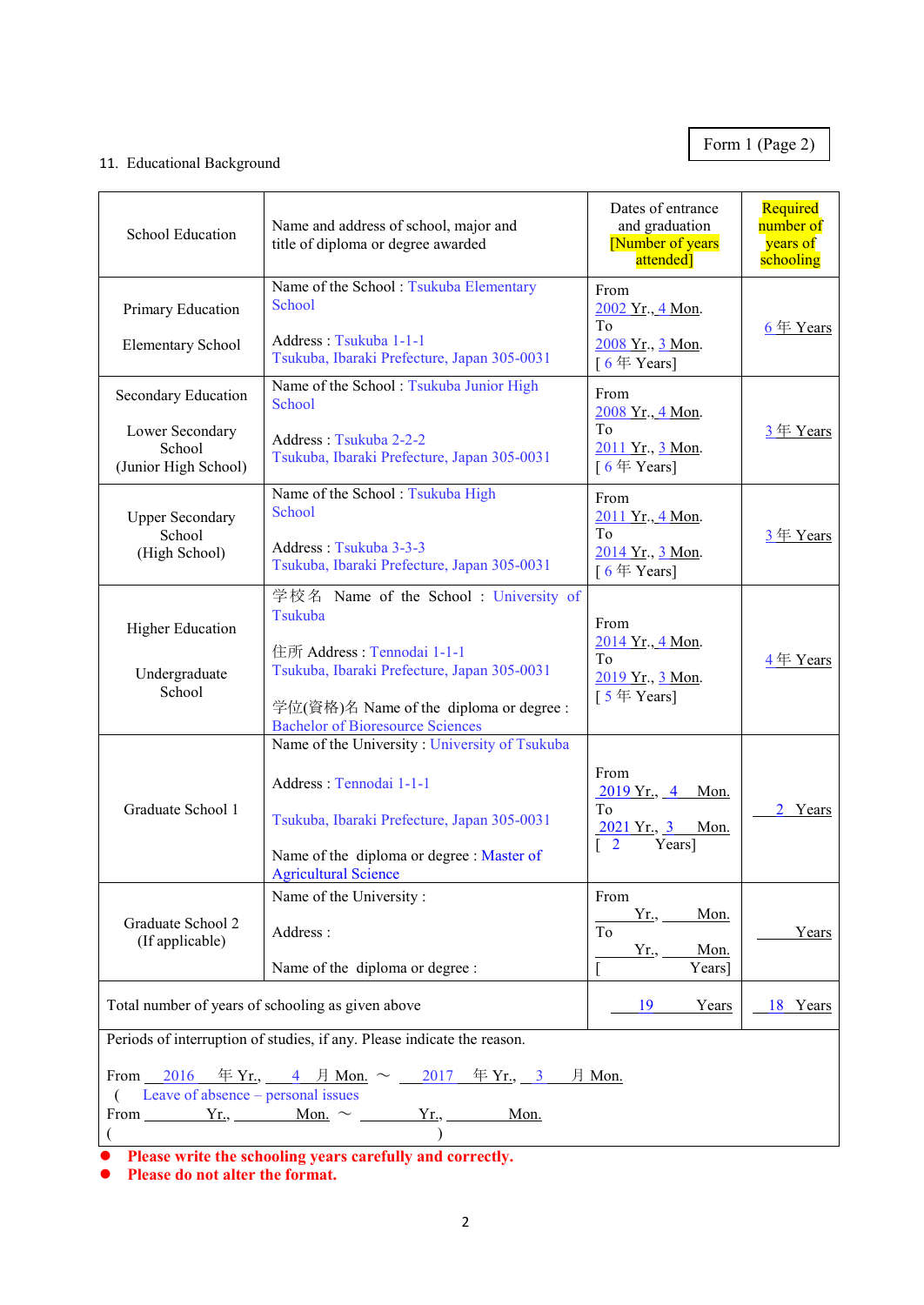Form 1 (Page 3)

12. Employment record, beginning with the most recent position, if applicable.

| Name and address of employer                    | Period of employment             | Position   | Type of work    |
|-------------------------------------------------|----------------------------------|------------|-----------------|
| XXXXXX Laboratory, the University of<br>Tsukuba | From 2019.4 $\sim$<br>To present | Researcher | <b>XXXXXXXX</b> |
|                                                 | $\sim$                           |            |                 |
|                                                 | $\sim$                           |            |                 |
|                                                 | $\sim$                           |            |                 |

I hereby submit my application for admission to the University of Tsukuba. I fully understand that my application becomes invalid if it is found that I have declared any false information or misrepresented myself within this application.

| <b>Applicant Name</b> |                         |
|-----------------------|-------------------------|
| Signature             | Please sign here        |
| Date                  | Year / Month<br>$/$ Day |

**\*Please do not alter the format.**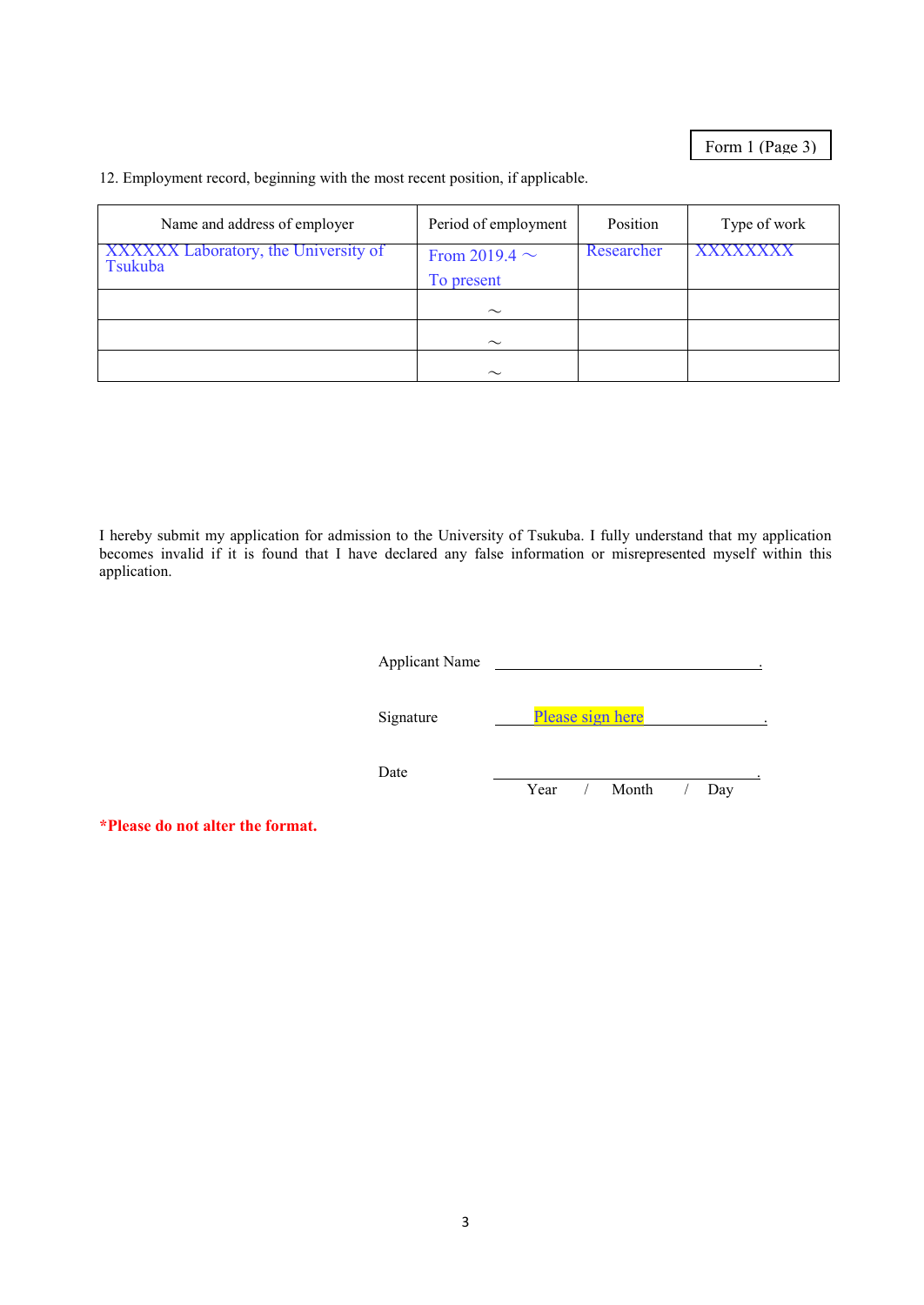### **STUDY PLAN**

#### International Agricultural Sciences Program for Doctoral Course - Year 2022 Degree Programs in Life and Earth Sciences Graduate School of Science and Technology, University of Tsukuba

| Name of Applicant (Name appears in your passport) |                                                                                   |  |  |
|---------------------------------------------------|-----------------------------------------------------------------------------------|--|--|
| Name of Prospective Academic Advisor              | How did you meet with your Prospective academic advisor? $\boxtimes$              |  |  |
|                                                   | $\Box$ Email-Internet, $\Box$ Conference, $\Box$ Education Fair, $\Box$ In-person |  |  |
|                                                   | $\Box$ Other (                                                                    |  |  |

Describe your motives for the application and study plan in English within 1,000 words. If necessary, you may describe additional information on a separate A4 size sheet and attach it to this form.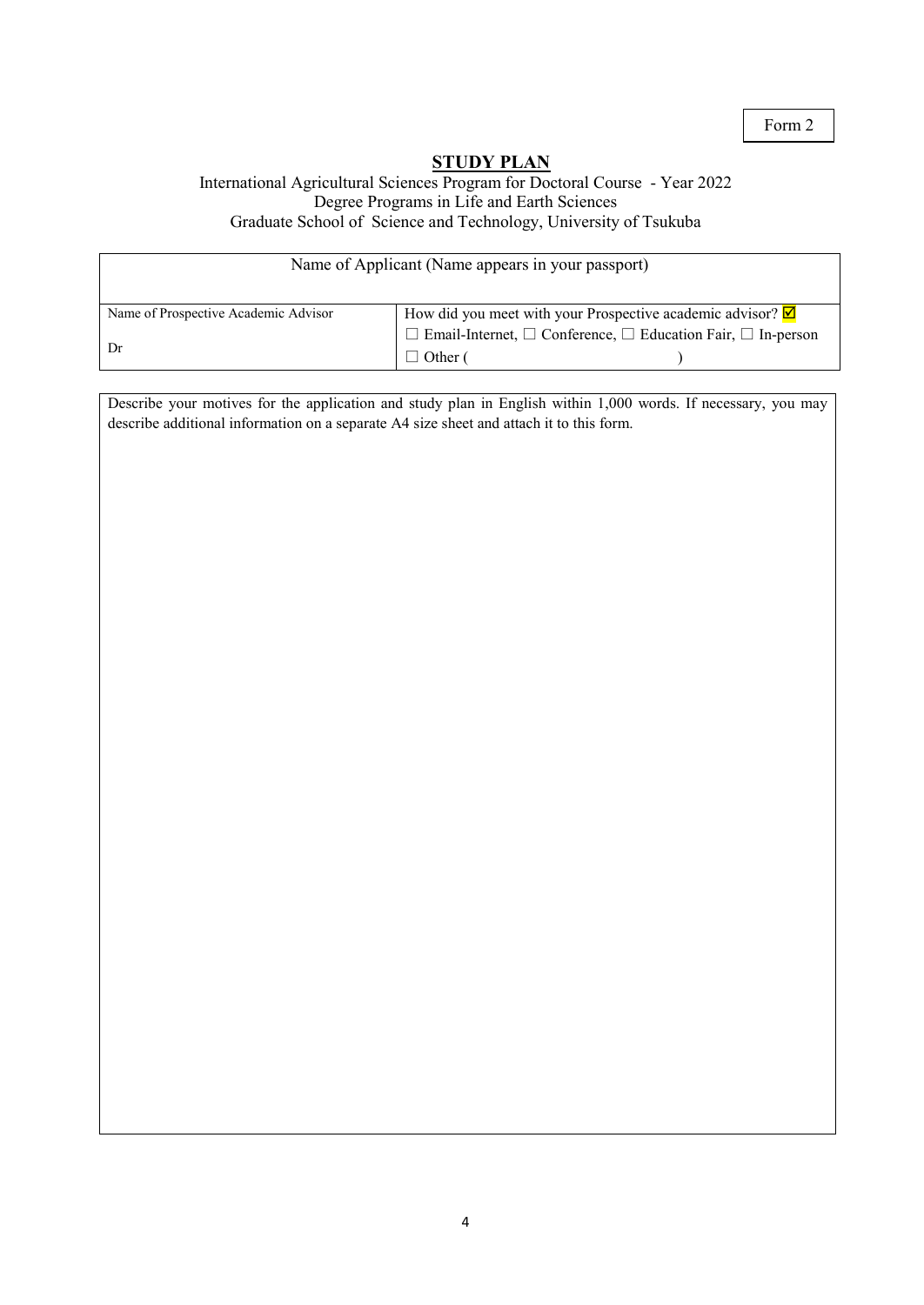### **RECOMMENDATION LETTER**

International Agricultural Sciences Program for Doctoral Course - Year 2022 Degree Programs in Life and Earth Sciences

Graduate School of Science and Technology, University of Tsukuba

To the President of the University of Tsukuba

| * A sealed confidential recommendation letter from the Dean of the University, Research |  |
|-----------------------------------------------------------------------------------------|--|
| supervisor or Head of the Institute of the applicant.                                   |  |

| Name of Institution |                        |
|---------------------|------------------------|
| Position            |                        |
| Name                |                        |
| Signature           |                        |
| Date                | (Year<br>Month<br>Day) |
|                     |                        |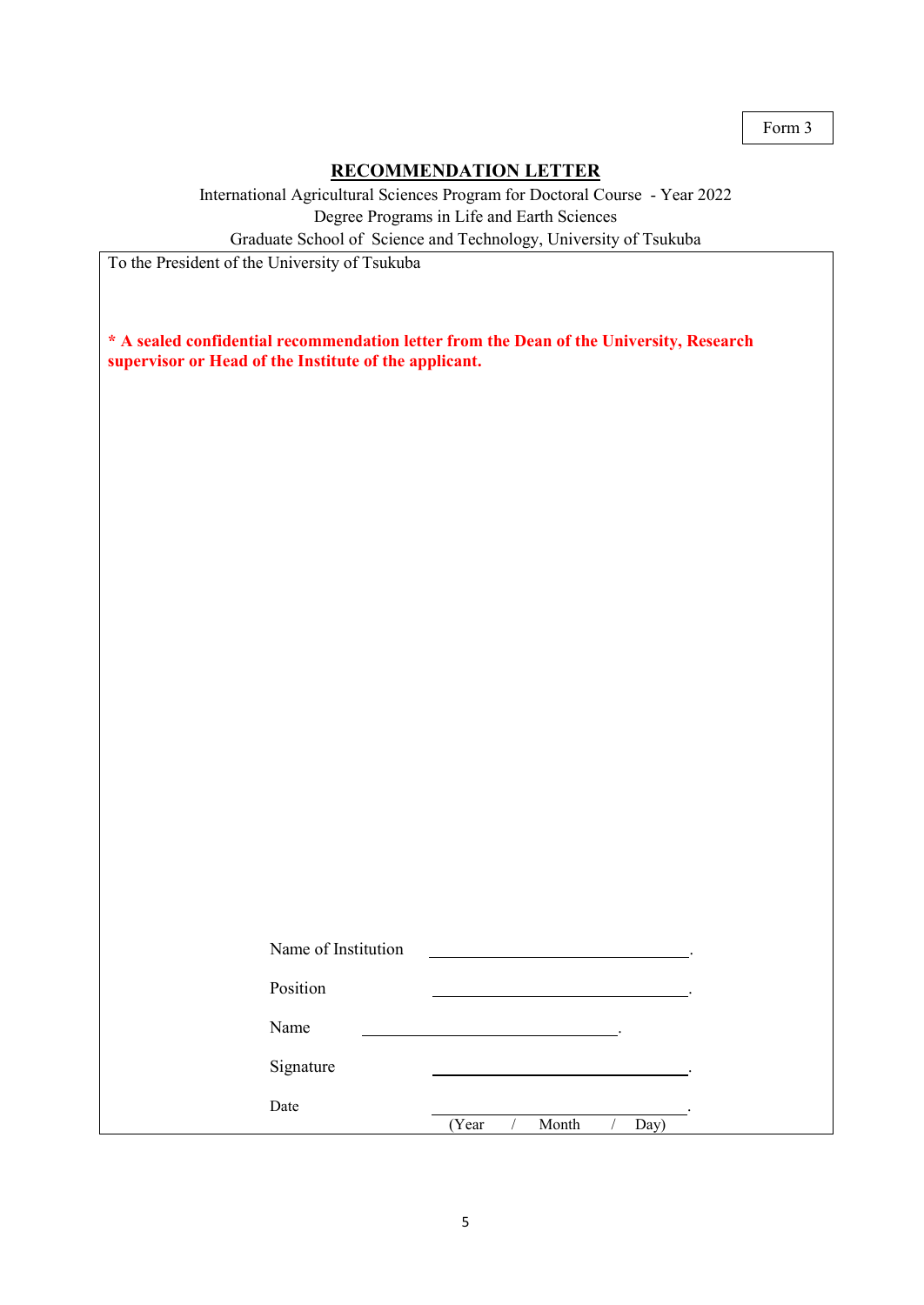#### **SUPERVISOR'S AGREEMENT FORM**

International Agricultural Sciences Program for Doctoral Course - Year 2022

Degree Programs in Life and Earth Sciences

Graduate School of Science and Technology, University of Tsukuba

### **\*Please ask your prospective advisor from the University of Tsukuba to complete this form.**

Supervisor's Information

| Name                |  |
|---------------------|--|
| Name of Institution |  |
| Position            |  |

#### Applicant's Information

| <b>Applicant Name</b>                          |  |
|------------------------------------------------|--|
| <b>Applicant University Name</b>               |  |
| Major in Undergrad/Graduate Program            |  |
| Length of time you have known the applicant    |  |
| Capacity in which you have known the applicant |  |

| his/her Doctor's Degree research, if he/she passes the entrance examination for admission to the Degree |  |  |
|---------------------------------------------------------------------------------------------------------|--|--|
| Programs in Life and Earth Sciences, University of Tsukuba, Japan.                                      |  |  |
|                                                                                                         |  |  |

| Date (Year / Month/ Day) | Signature | Seal |  |
|--------------------------|-----------|------|--|
|                          |           |      |  |
|                          |           |      |  |
|                          |           |      |  |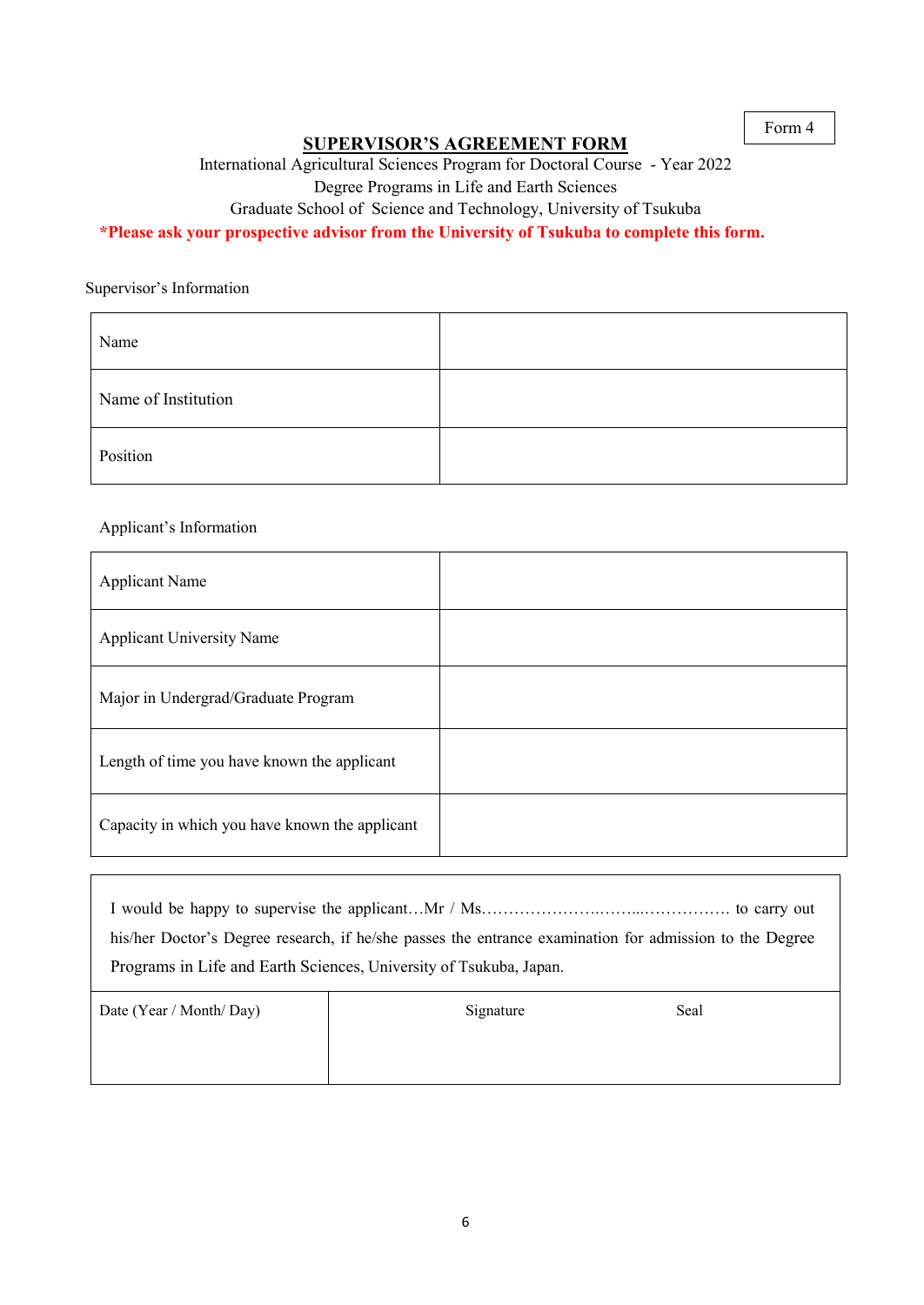# **PROOF of PAYMENT of EXAMINATION FEE**

International Agricultural Sciences Program for Doctoral Course - Year 2022 Degree Programs in Life and Earth Sciences Graduate School of Science and Technology, University of Tsukuba

Name of Applicant

#### Please attach the payment receipt here.

\*Please attach a proof of payment/bank transfer here (keep a photocopy for yourself). In case of online banking, provide a screen shot of your transaction.